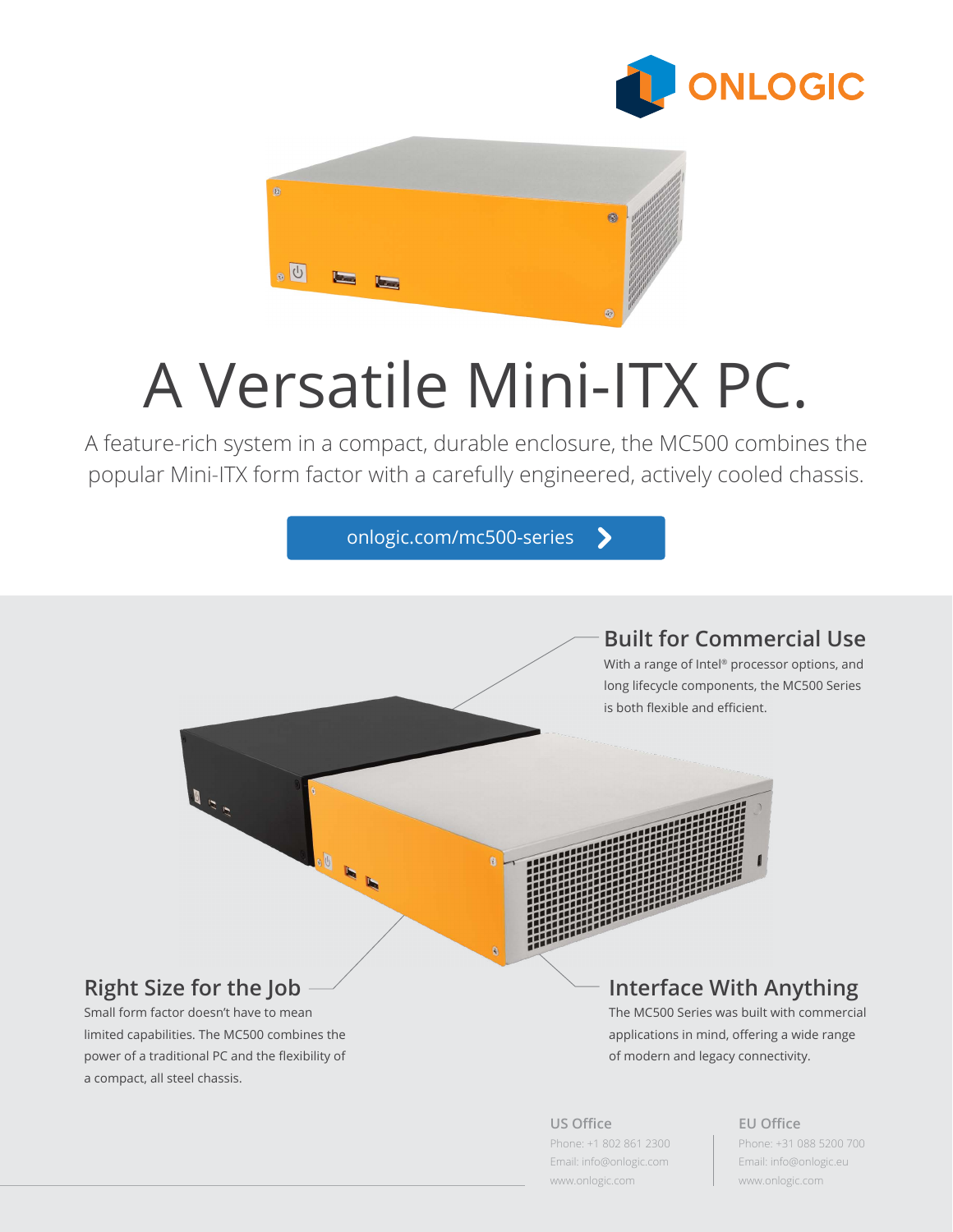

# **Commercial Intel® Bay Trail Mini-ITX Computer**

Specifications

MC500-10

| Processor                   | Intel Celeron J1900                                                                                                                                                                             |
|-----------------------------|-------------------------------------------------------------------------------------------------------------------------------------------------------------------------------------------------|
| <b>Processor Speed</b>      | $2$ GHz                                                                                                                                                                                         |
| <b>Processor Generation</b> | <b>Bay Trail</b>                                                                                                                                                                                |
| <b>Processor Cores</b>      | $\overline{\mathcal{A}}$                                                                                                                                                                        |
| Graphics / GPU              | Intel HD Graphics                                                                                                                                                                               |
| Memory                      | DDR3L SO-DIMM (non-ECC)<br>Up to 8 GB                                                                                                                                                           |
| Rear I/O                    | 2 USB 2.0 ports<br>2 USB 3.0 ports<br>1 VGA port<br>2 LAN ports<br>1 DVI-I port<br>2 RS-232 COM ports<br>1 PS2 keyboard port<br>1 PS2 mouse port<br>3 Audio jacks: line-out, line-in,<br>mic-in |

| Front I/O                     | 2 USB ports<br>Power button                                                                                        |
|-------------------------------|--------------------------------------------------------------------------------------------------------------------|
| <b>Storage Options</b>        | 2.5" HDD/SSD                                                                                                       |
| <b>LAN Controller</b>         | Realtek RT8111G-CG                                                                                                 |
| <b>Input Voltage</b>          | 12 VDC                                                                                                             |
| Power Input                   | DC jack                                                                                                            |
| <b>Operating Temp. Range</b>  | $0 - 50^{\circ}$ C                                                                                                 |
| Dimensions (WxHxD)            | 192.6 x 59.3 x 198.1 mm                                                                                            |
| <b>Mounting Options</b>       | DIN-mount<br>VESA-mount<br>Wall-mount                                                                              |
| <b>Regulatory Information</b> | 2011/65/EU (RoHS 2 Directive)<br><b>CE</b><br>EN 55022<br>EN 55024<br>EN 55032<br>EN 60950-1<br>FCC 47 CFR Part 15 |

# Dimensional Drawings



192.6 mm





### **US Office** Phone: +1 802 861 2300 Email: info@onlogic.com [www.onlogic.com](http://www.onlogic.com)

# **EU Office**

Phone: +31 088 5200 700 Email: info@onlogic.eu [www.onlogic.com](http://www.onlogic.com)

*All measurements in mm*

#### $\blacktriangleright$ [onlogic.com/mc500-1](http://onlogic.com/mc500-series)0